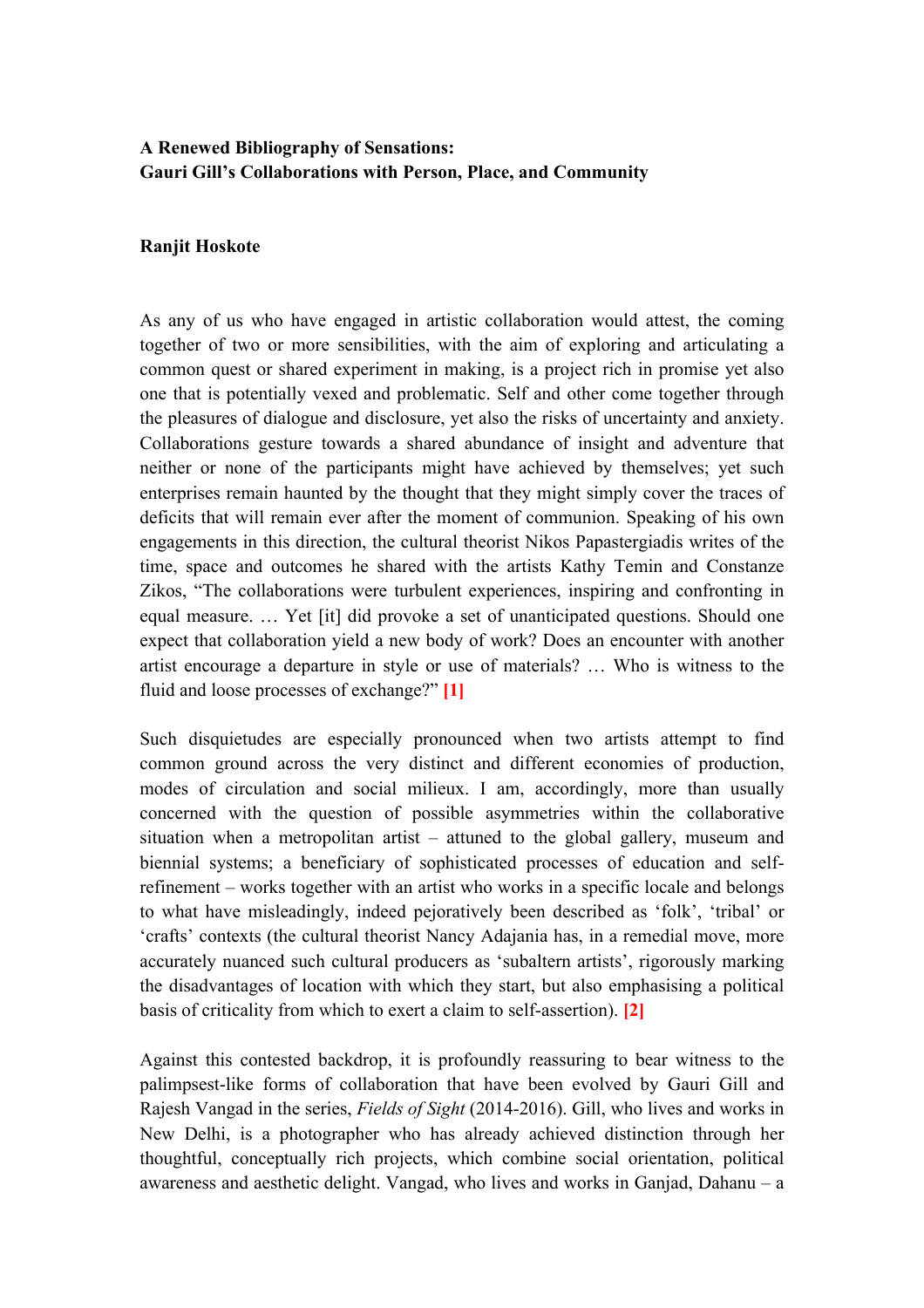district that has a predominantly Adivasi population, among them Warlis and Katkaris – practises the art of the Warli community to which he belongs.

Originally a ritual and seasonal form, rendered in ephemeral media on the walls of Warli huts, this art made the transition to paper and other, relatively more permanent materials – and thus to emporium-based circulation – through the intervention of crafts activists during the 1960s and 1970s. Through the work of such pioneers as Jivya Soma Mashe, Warli art also expanded its formal means and conceptual scope, to engage with the turbulence of contemporary experience, including references to labour, migration, and deforestation. As Vangad and Gill approached the landscape of Dahanu, insider and outsider became equally participants and observers: each supplied the other with a renewed bibliography of sensations.

With *Fields of Sight*, Gill has engaged in an act of collaboration with a person. In *Places, Traces (2016)*, I would suggest that she has entered into a process of collaboration with a place. Admittedly, this is a pantheistic, perhaps animistic suggestion; so be it. These images, culled from her ongoing exploration of the Barmer and Bikaner districts, 'Notes from the Desert', are not merely eloquent in a conventional manner; rather, they establish a compelling non-discursive communication with us, in the way that totems, symbols, reliquaries, ruins and other seemingly mute witnesses to history, myth, despoliation and exaltation can do. Absence, departure, vigil, hope: all are invoked by such telling details as the concertina wire of a frontier between warring nation-states, the boundaries of a settlement, sources of water viewed through a heat haze, clothes without a body to wear them. These are memoranda of nature marked by the human presence, its lavish gift for creativity and its deplorable talent for defiling itself and its environment with psychic and physical waste. These are memoirs that particular places have deposited, as "brief and abstract chronicles", in Shakespeare's phrase, in the imagination of the photographer.

The third suite from Gill's oeuvre that is represented here, and which gives this exhibition its title, *The Mark on the Wall* (2016), embodies the widest aperture towards sociality among the three projects under review. Here, Gill – who began her career as a photo-journalist, exposed to the rough-and-tumble of investigative expeditions, unpredictable circumstances, and subjects arrayed along a spectrum from invasive enthusiasm to exasperating reluctance – collaborates, in my view, with a community. Or rather: with the phantom of a community. She acts as a documentarian of traces, of that which remains as evidentiary material: in this case, drawings made on the walls of rural classrooms by children and teachers under the now defunct *Leher Kaksha* programme in Western Rajasthan.

The creators of these drawings may be thought of as "local artists", a term fraught with the melancholia of the provincial, the thought that these marks made in distant hamlets carry the desires and aspirations of their makers – but will go nowhere,